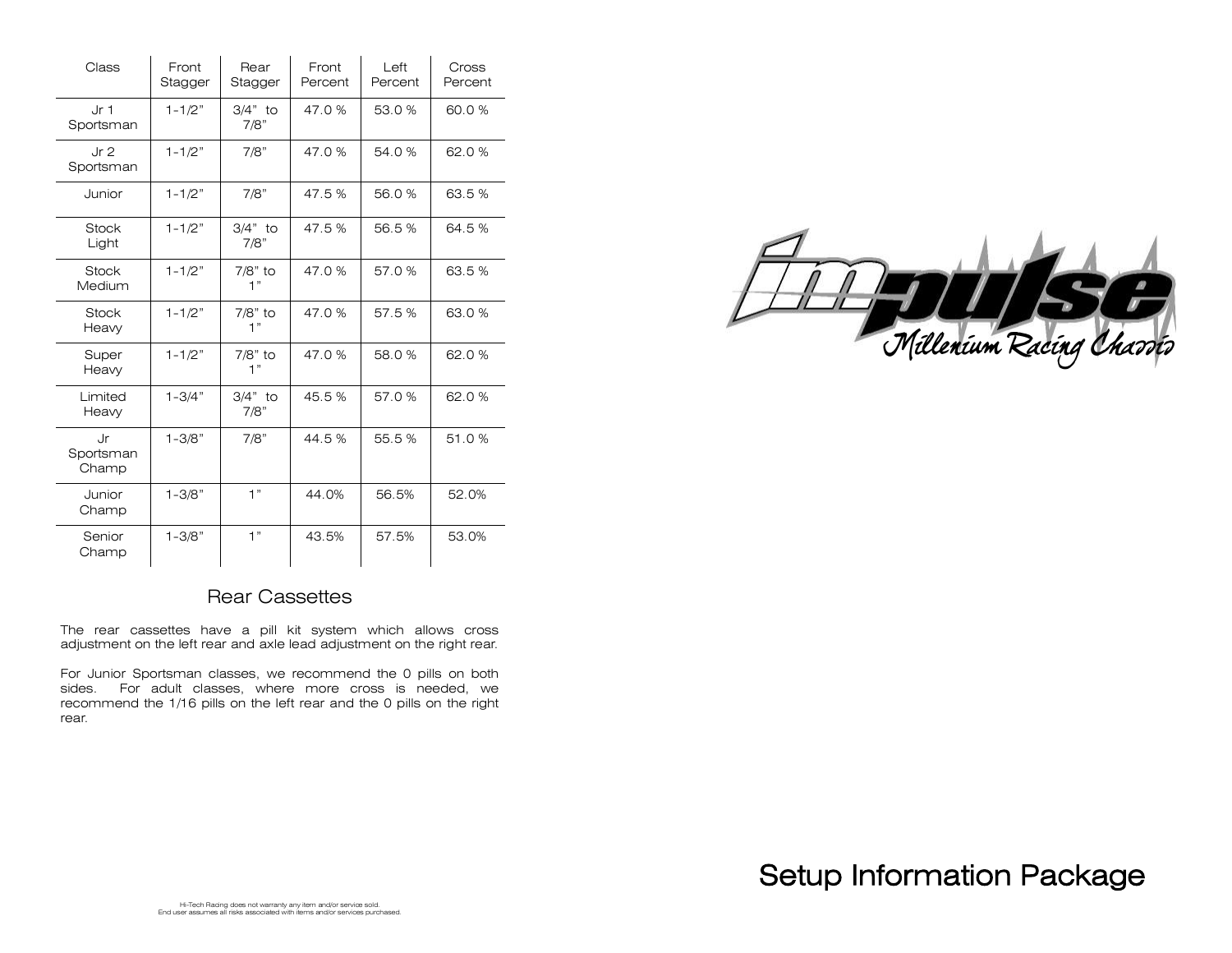Congratulations on the purchase of your new Impulse. This step by step setup sheet, supplied by Hi-Tech Racing will help make the assembly and setup of your Impulse quick and simple.

In the following pages, we will discuss:

- 1. Mounting the Seat Bar Kit and the Seat
- 2. Mounting the Body Kit
- 3. Setting Toe
- 4. Setting Camber
- 5. Setting Castor
- 6. Weigh Out and Tire Stagger
- 7. Rear Cassette Pill Kit System

We hope this information package aids you in the assembly of your Impulse. Remember all the information supplied to you in this package is only a starting point. Sometimes, track conditions and tire choice may slightly change your initial setup.

With our years of racing experience and extensive track testing, we feel you have in your possession the highest quality and most technologically advanced racing chassis on the market today. Best of luck and many victories!

We appreciate your business.

Technical Support, Ordering, and/or Bragging Phone: 864-269-8947 www.MilleniumRacingChassis.com www.HiTechRacing.net

We look forward to hearing from you!

It is highly recommended that you use a camber gauge to properly set camber. Camber should always be set with the kart on a level surface, preferably your scale platform, with the driver sitting in the seat. (Remember that camber should always be checked with the tire stagger that you would race.) Always remember when a final camber adjustment is made, toe should be reset.

Using the ProLine Laser Alignment System, camber and toe can be set simultaneously.

## Setting Castor

The Impulse castor block system gives you a huge amount of adjustability. Our standard setting for most dirt tracks is 8 degrees on the left and 12 degrees on the right. This gives a 4 degree castor split. This split number is a proven winner for dirt. Asphalt racers and indoor racers may want to increase the split number.

### Weigh Out and Tire Stagger

You are now ready to weigh out your Impulse. Consult the "recommended settings table" for the correct weigh out of your chassis depending on class weight. (Stagger settings are also recommended.)

Tire stagger is the difference in circumference from the right side tire to the left side tire. (Right side tires are always larger than left side tires.) The chassis should always be weighed out with race stagger.

Left side weight, front weight, and cross weight are simply the percentages of the weight of two tires relative to your total weight. If you do not have digital scales to figure these percentages, it is quite simple to do with a calculator. When figuring front weight percentage, simply add your left front wheel weight to your right front wheel weight and divide by the total of all four wheel weights (total weight). To obtain left side percentage, simply add your left front wheel weight with your left rear wheel weight and divide by your total weight. To obtain cross weight percentage, add your right front wheel weight with the left rear wheel weight and divide by total weight. Always remember, any changes to cross in the front end should always be followed with front end realignment using the ProLine Laser Alignment System.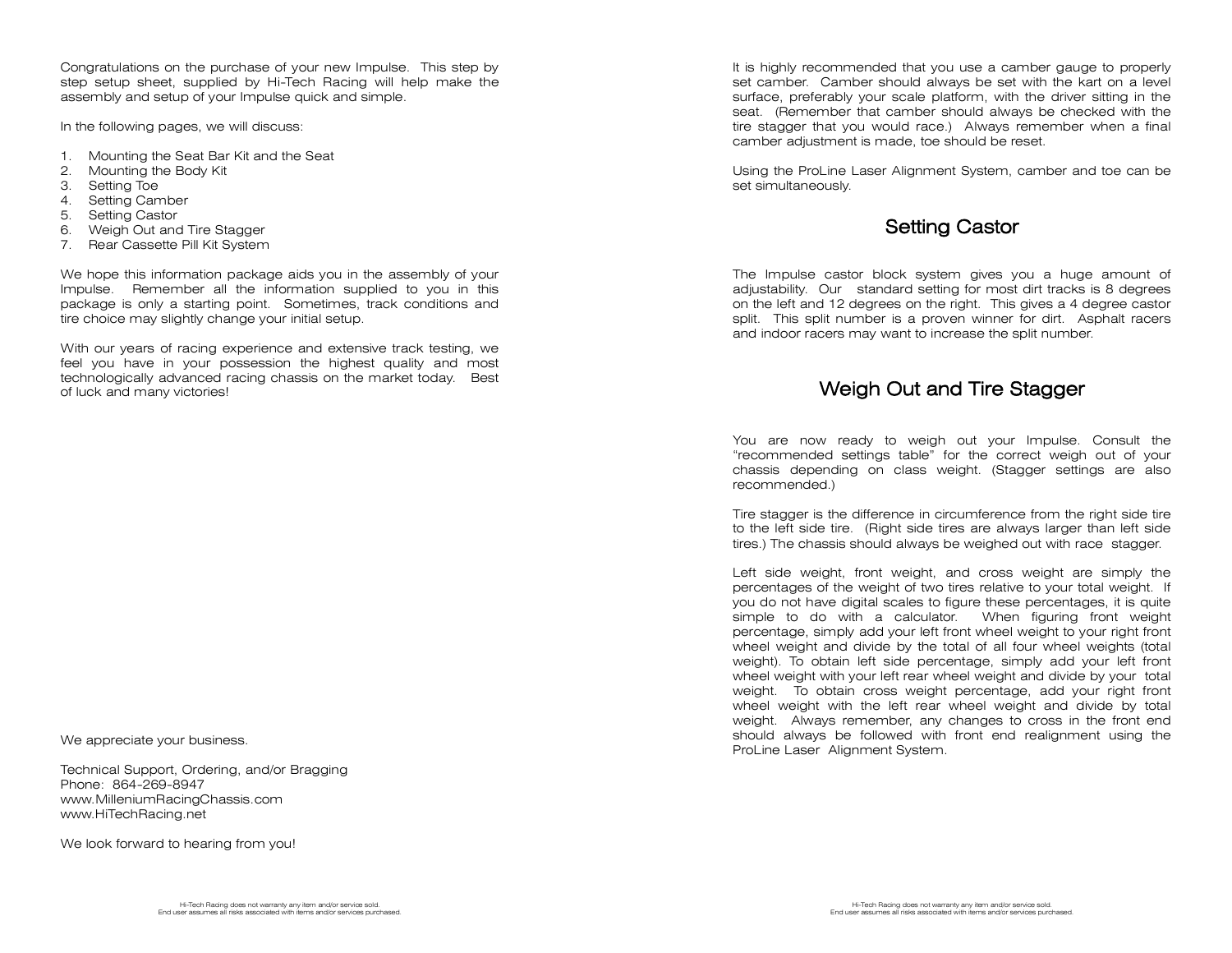### Setting Camber

Now, it is time to set the camber on your Impulse. Camber is the angle or degree at which your tire stands relative to vertical or straight up and down. The diagram below will help explain the difference between positive and negative camber.

#### Negative Camber - Tires lean in at the top.





The following table shows the proper camber angles for oval track racing. The track you are racing on determines the correct amount of camber. Generally, the more banking on the race track, the more camber you should run. This utilizes more of the contact patch on the tire giving you greater turn speed. The following table will give you a starting point for your race track.

| Track<br>Conditions | Banking         | Left Front<br>Camber | <b>Right Front</b><br>Camber |
|---------------------|-----------------|----------------------|------------------------------|
| Wet                 | 0 to 5 degrees  | $+0.75$              | $-3.00$                      |
| Wet                 | 5 to 15 degrees | $+1.00$              | $-3.25$                      |
| Tacky               | 0 to 5 degrees  | $+0.50$              | $-3.00$                      |
| Tacky               | 5 to 15 degrees | $+0.75$              | $-3.25$                      |
| Dry and/or hard     | 0 to 5 degrees  | $+0.50$              | $-2.75$                      |
| Dry and/or hard     | 5 to 15 degrees | $+0.25$              | - 3.25                       |

# Mounting The Seat Bar Kit and The Seat

The seat bar is usually the first procedure in the kart assembly. Using Picture A (shown below), set the right side seat bar mount 1-3/8" from the inner motor mount rail. Be sure 1/2" threaded mount stud is perpendicular or 90 degrees to chassis. Then tighten all four 1/4" bolts. Make certain heim joints are threaded into the bar as far as possible. In other words, you want the seat bar assembled length to be as short as you can make it. Next, install right side of bar over 1/2" threaded stud with one .060 washer on top of the heim joint. Then tighten the 1/2" - 20 nylon nut. Then, put the heim joint, washer, and 1/2" - 20 nylon nut over the left side stud. Tighten the heim joint jam nut. Next, set the mounting stud bracket on the left side nerf bar tube. Then tighten the four 1/4" - 20 bolts. The last step of the process is to set the amount of vertical travel you want on the seat bar. This is done by loosening the two 1/2"-20 nylon jam nuts on the left side. We like to have slightly more vertical travel on the left side versus the right side, approximately .030 to .035 on the left and .015 to .020 on the right. Picture B shows full assembly of the seat bar.